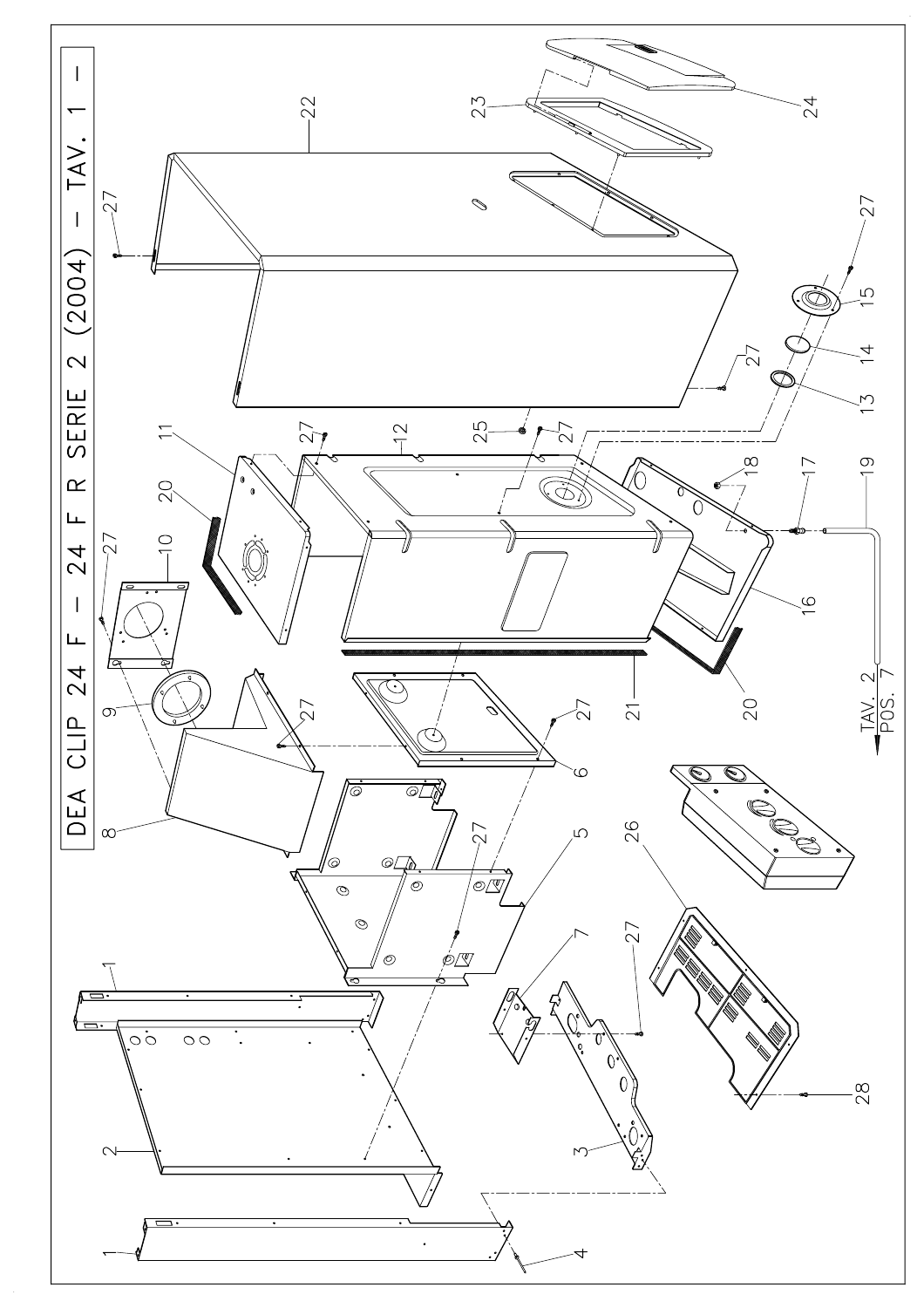## **COMPONENTI TAV.1 DEA CLIP 24 F - 24 F R SERIE 2 (2004)**

| POS.           | <b>CODICE</b>   | <b>DESCRIZIONE</b>                         | PREZZO $\epsilon$ |
|----------------|-----------------|--------------------------------------------|-------------------|
| 1              | <b>PIA0700P</b> | <b>PIANTONE</b>                            | 6,71              |
| $\overline{2}$ | SCN0700P        | PIASTRA CAMERA COMBUSTONE                  | 22,85             |
| 3              | LSG0700P2       | LAMIERA SUPPORTO GRUPPO IDRAULICO          | 5,00              |
| 4              | <b>RIV0001P</b> | RIVETTO ALLUMINIO ø3x6                     | 0,05              |
| 5              | CCO0001P1S      | <b>CAMERA DI COMBUSTIONE</b>               | 12,91             |
| 6              | <b>CCC0001P</b> | CHIUSURA CAMERA DI COMBUSTIONE             | 6,71              |
| 7              | LSC0700P2       | LAMIERA SUPPORTO CRUSCOTTO                 | 2,50              |
| 8              | <b>CVS0001P</b> | CONVOGLIATORE FUMI STAGNA                  | 21,17             |
| 9              | GSI0002P        | <b>GUARNIZIONE ASPIRAZIONE VENTILATORE</b> | 2,32              |
| 10             | <b>FLG0001P</b> | <b>FLANGIA VENTILATORE</b>                 | 3,87              |
| 11             | PAS0003P1       | PARETE SUPERIORE CAM. STAGNA               | 6,20              |
| 12             | COP0700P        | COPERCHIO CAMERA STAGNA                    | 14,98             |
| 13             | GSI0003P        | GUARNIZIONE SILICONE VETRO SPIA 50,5x41x2  | 1,55              |
| 14             | <b>VTS0001P</b> | <b>DISCO VETRO SPIA</b>                    | 1,39              |
| 15             | FLG0002P1       | <b>FLANGIA SPIONCINO</b>                   | 1,03              |
| 16             | PAI0001P1S      | PARETE INFERIORE CAMERA STAGNA             | 8,01              |
| 17             | RAM0001P1       | PRESA DEPRESSIONE CAMERA STAGNA            | 0,36              |
| 18             | DAE0006P        | DADO ESAGONALE ZNC. M5                     | 0,05              |
| 19             | <b>TSI0002P</b> | <b>TUBO SILICONE D.4x7</b>                 | 1,55              |
| 20             | <b>NEO0001P</b> | <b>NEOPRENE ADESIVO 15x2</b>               | 0,77              |
| 21             | <b>NEO0002P</b> | <b>NEOPRENE ADESIVO 15x3</b>               | 1,03              |
| 22             | MOBV700P        | MOBILETTO VERNICIATO                       | 37,44             |
| 23             | CCR20CL1P       | <b>CORNICIE CRUSCOTTO</b>                  | 2,58              |
| 24             | PAC20CL1P       | PORTINA ANTERIORE CRUSCOTTO                | 6,71              |
| 25             | RON0700P1       | RONDELLA ELASTICA ø5                       | 0,05              |
| 26             | GRMP700P        | <b>GRIGLIA MANTELLO</b>                    | 3,62              |
| 27             | <b>VIT0301P</b> | VITE AUT. TESTA LARGA 4,2x9,5 ZINCATA      | 0,05              |
| 28             | <b>VIT0010P</b> | VITE AUT. TESTA SVASATA 4.2x9.5 ZINCATA    | 0,05              |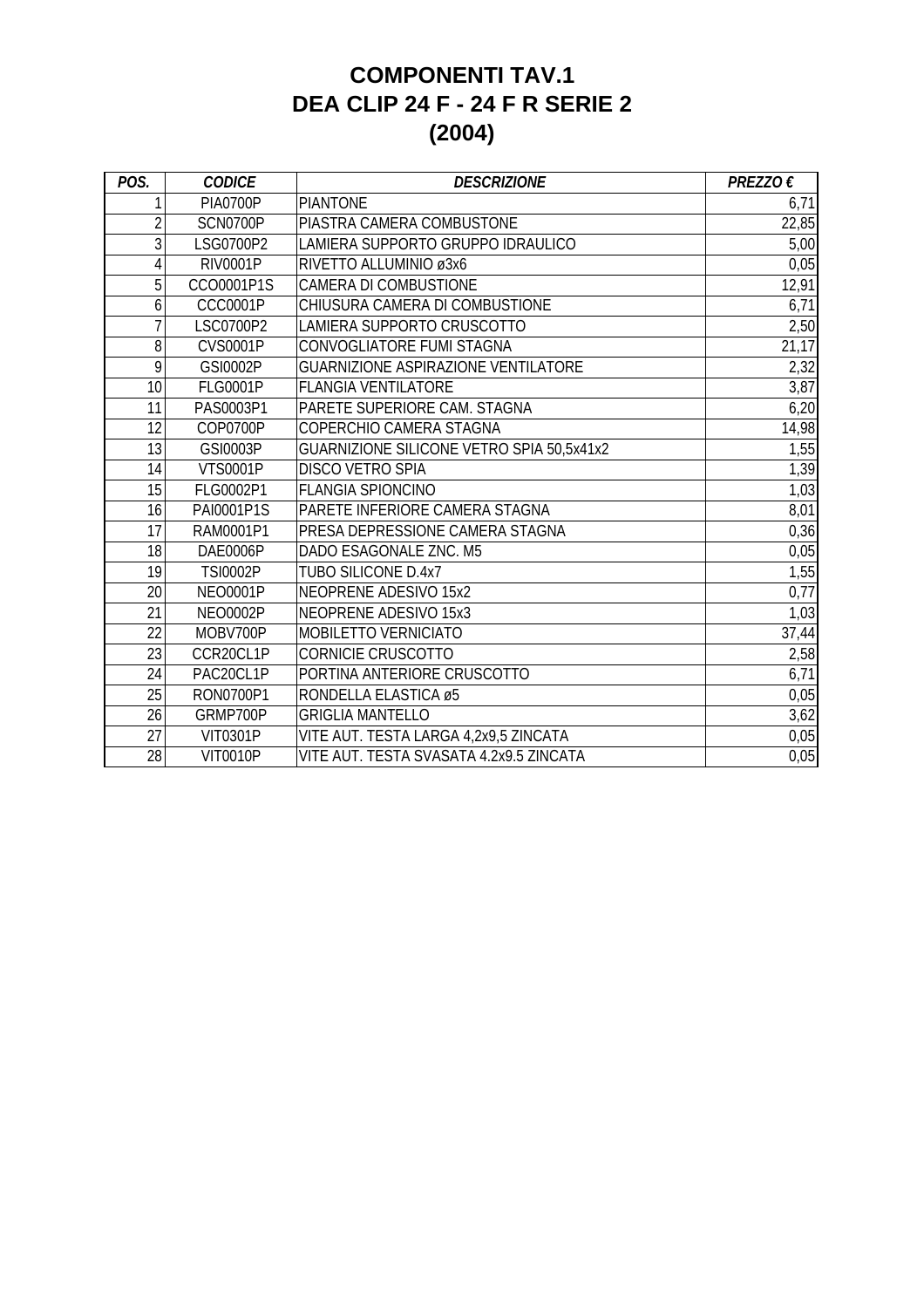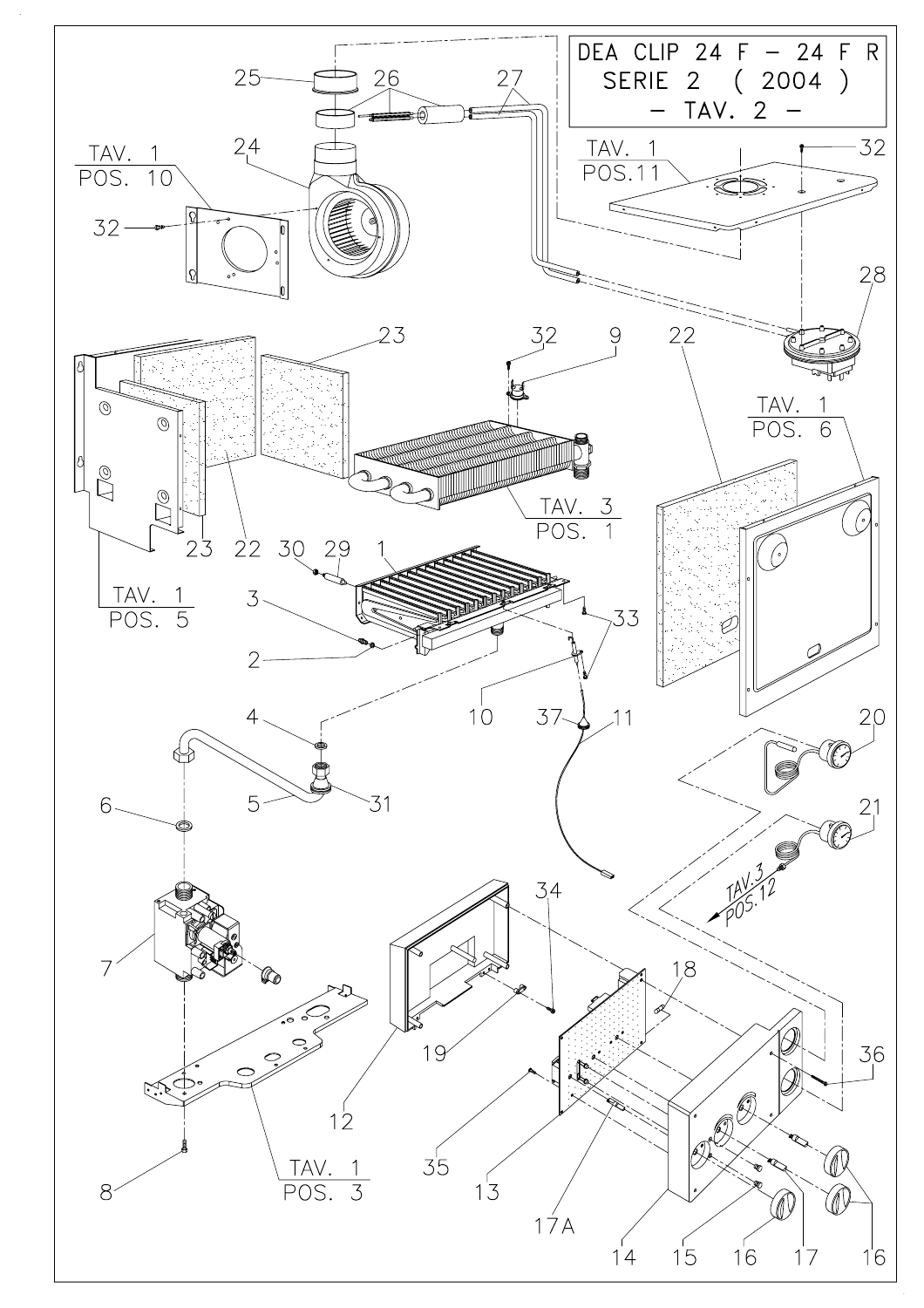## **COMPONENTI TAV.2 DEA CLIP 24 F - 24 F R SERIE 2 (2004)**

| POS.           | <b>CODICE</b>    | <b>DESCRIZIONE</b>                     | PREZZO $\epsilon$ |
|----------------|------------------|----------------------------------------|-------------------|
| 1              | BRU0006P         | <b>BRUCIATORE 13 RAMPE METANO</b>      | 62,49             |
| 1A             | <b>BRU0007P</b>  | <b>BRUCIATORE 13 RAMPE GPL</b>         | 62,49             |
| $\overline{2}$ | GUG0000P         | <b>GUARNIZIONE UGELLO</b>              | 0,21              |
| 3              | <b>UGE0120P</b>  | <b>UGELLO BRUCIATORE METANO (1.20)</b> | 0,77              |
| 3A             | <b>UGE0075P</b>  | <b>UGELLO BRUCIATORE GPL (0.75)</b>    | 0,77              |
| 4              | GFV0003P         | GUARNIZIONE 1/2" sp.2                  | 0,21              |
| 5              | TUB0702P2        | TUBO ø14 VALVOLA GAS - BRUCIATORE      | 6,00              |
| 6              | GFV0004P         | GUARNIZIONE 3/4" sp.2                  | 0,26              |
| $\overline{1}$ | <b>VAL0302P</b>  | VALVOLA GAS "845 SIGMA"                | 126,02            |
| 8              | <b>VIT0012P</b>  | VITE M4x6 T.E. ZINCATA                 | 0,05              |
| 9              | <b>TER0001P</b>  | TERMOSTATO KLIXON 105°C R.A.           | 4,91              |
| 10             | ELE0003P         | ELETTRODO DI ACCENSIONE E RILEVAZIONE  | 2,58              |
| 11             | CAV0001P1        | CAVO PER ELETTRODO CON RESISTENZA      | 3,36              |
| 12             | <b>CHI0700P</b>  | CHIUSURA CRUSCOTTO                     | 5,94              |
| 13             | SCHM002P1        | MONOSCHEDA TF-AM 37                    | 144,61            |
| 14             | CCM20CL1P        | CRUSCOTTO COMANDI                      | 8,78              |
| 15             | CLD0003P1        | COPRI LED COLORE BIANCO                | 0,26              |
| 16             | MAN20002P        | MANOPOLA CRUSCOTTO                     | 0,52              |
| 17             | ALB0101P1        | ALBERINI PER POTENZ. RES. ACET.        | 0,26              |
| 17A            | ALB0102P1        | ALBERINO PER INTERRUTTORE              | 0,52              |
| 18             | <b>FUS0001P</b>  | FUSIBILE 5x20 RAPIDO 2A                | 0,31              |
| 19             | FER0001P1        | CAVALLOTTO / FERMACAVO                 | 0,26              |
| 20             | TRM0002P1        | <b>TERMOMETRO BIANCO</b>               | 10,33             |
| 21             | MAN0003P1        | MANOMETRO BIANCO                       | 11,10             |
| 22             | <b>ICC0001P</b>  | PANNELLO ISOLANTE 288x217x10           | 4,13              |
| 23             | <b>ICC0002P</b>  | PANNELLO ISOLANTE 169x198x10           | 2,32              |
| 24             | <b>VNT0003P1</b> | VENTILATORE                            | 92,96             |
| 25             | GSI0001P         | <b>GUARNIZIONE SCARICO VENTILATORE</b> | 2,32              |
| 26             | ACC0055P1        | KIT SONDA ANTI-CONDENSA                | 12,91             |
| 27             | <b>TSI0001P</b>  | TUBETTO SILICONE ø5x9                  | 2,32              |
| 28             | PRS0003P1        | PRESSOSTATO ARIA                       | 36,15             |
| 29             | SBR0001P         | SUPPORTO BRUCIATORE                    | 2,32              |
| 30             | <b>DAE0005P</b>  | DADO ESAGONALE OTTONE M4               | 0,10              |
| 31             | <b>PSI0103P</b>  | PASSATUBO ø8x28                        | 1,81              |
| 32             | <b>VIT0003P</b>  | VITE AUT. ZNC. T.C. 3.5x6.4            | 0,05              |
| 33             | <b>VIT0301P</b>  | VITE AUT.TESTA LARGA 4,2x9,5 ZINCATA   | 0,05              |
| 34             | <b>VIT0016P</b>  | VITE AUT. ZNC. T.C. 3,5x16             | 0,05              |
| 35             | VIT0001P1        | VITE AUT. NICH. T.C. 3,5x9,5           | 0,05              |
| 36             | VIT0700P         | VITE AUT. T.S. 3x35                    | 0,05              |
| 37             | <b>PSI0001P</b>  | PASSACAVO SILICONE ø14x21 CONICO       | 1,55              |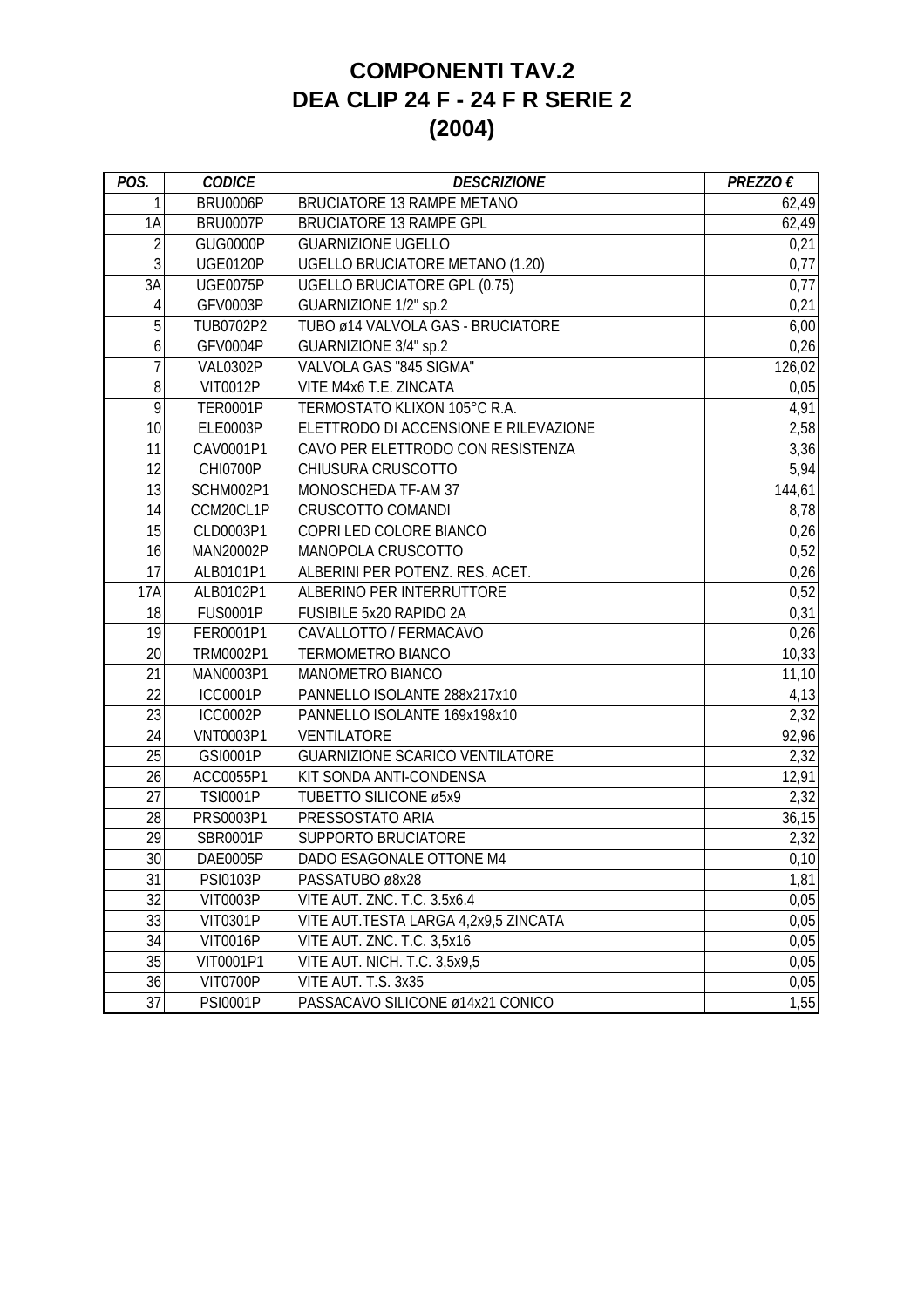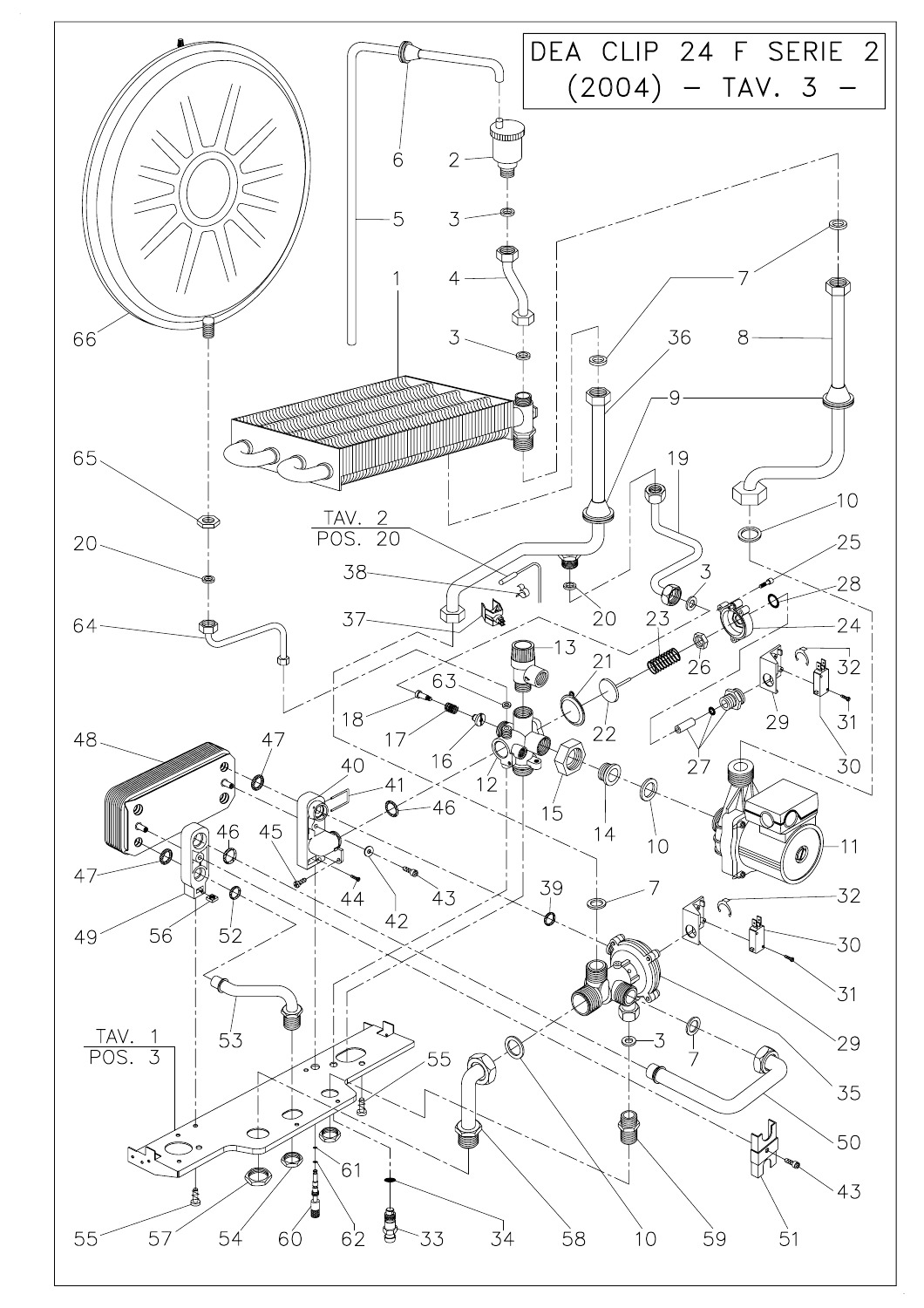## **COMPONENTI TAV.3 - DEA CLIP 24 F SERIE 2 - (2004)**

| POS.           | <b>CODICE</b>   | <b>DESCRIZIONE</b>                       | PREZZO $\epsilon$ |
|----------------|-----------------|------------------------------------------|-------------------|
| 1              | SCA0002P2       | SCAMBIATORE H2O-GAS SFIATO M             | 120,60            |
| $\overline{2}$ | VAL0004P        | VALVOLA SFIATO ARIA AUTOMATICA 1/2"      | 7,23              |
| 3              | GFV0003P        | <b>GUARNIZIONE 1/2" Sp.2</b>             | 0,21              |
| 4              | TUB0110P1       | TUBO SCAMBIATORE-JOLLY                   | 3,10              |
| 5              | <b>TCR0001P</b> | TUBO CRISTAL 8x12                        | 1,29              |
| 6              | <b>PSI0001P</b> | PASSACAVO SILICONE D.14x21 CONICO        | 1,55              |
| $\overline{7}$ | GFV0004P        | <b>GUARNIZIONE 3/4" Sp.2</b>             | 0,26              |
| 8              | TUB0700P        | TUBO D.18 CIRCOLATORE - SCAMBIATORE      | 6,40              |
| 9              | <b>PSI0002P</b> | PASSATUBO 14x38                          | 1,81              |
| 10             | <b>GFV0005P</b> | <b>GUARNIZIONE 1" Sp.2</b>               | 0,31              |
| 11             | <b>CIR0700P</b> | CIRCOLATORE                              | 108,47            |
| 12             | FDR0001P2       | <b>FUSIONE DI RITORNO</b>                | 14,00             |
| 13             | VAL0700P        | VALVOLA SICUREZZA M-F 3 ATE 1/2"         | 7,23              |
| 14             | <b>SUP0900P</b> | SUPPORTO OTTONE CIRCOLATORE              | 2,00              |
| 15             | <b>GIR0900P</b> | GIRELLO 1" FORO 26                       | 1,30              |
| 16             | <b>BYP0900P</b> | BY - PASS                                | 1,09              |
| 17             | MOL0901P        | MOLLA DI COMPRESSIONE BY - PASS          | 0,70              |
| 18             | <b>VIT0900P</b> | VITE OTTONE M3 BY - PASS                 | 0,50              |
| 19             |                 | TUBO D.10 BY-PASS                        |                   |
|                | TUB0703P2       |                                          | 7,00              |
| 20             | GFV0002P        | <b>GUARNIZIONE 3/8" Sp.2</b>             | 0,21              |
| 21             | MEM0010P2       | MEMBRANA PER GRUPPO DI RITORNO           | 0,90              |
| 22             | PIA0010P2       | PIATTELLO PER GRUPPO DI RITORNO          | 1,20              |
| 23             | MOL0010P2       | MOLLA D.0,7 Di12 SPIRE 5 1/4             | 0,38              |
| 24             | COP0010P2       | COPERCHIETTO FUSIONE DI RITORNO          | 1,03              |
| 25             | VIT0021P        | VITE M4x16 TESTA BRUGOLA INOX            | 0,10              |
| 26             | CDA0010P2       | CONTRODADO G1/8" CH.14                   | 0,38              |
| 27             | PREM010P2       | PREMISTOPPA G 1/8" CH.14 MONTATO         | 2,58              |
| 28             | ORI0001P1       | O-RING SONDA                             | 0,25              |
| 29             | STM0931P        | STAFFA PORTA MICRO                       | 0,34              |
| 30             | MIC0031P1       | MICRO-VALVOLA IDRAULICA                  | 2,58              |
| 31             | <b>VIT0907P</b> | VITE AUT. ZINC. T.C. 2.9 x 16            | 0,02              |
| 32             | PIA0031P1       | PIASTRINA D'ARRESTO KL12 NORMA 0.9       | 0,36              |
| 33             | AST0901P        | RUBINETTO DI SCARICO                     | 1,50              |
| 34             | ORI0902P        | O-R 106 RUBINETTO DI SCARICO             | 0,30              |
| 35             | <b>VAL0931P</b> | VALVOLA IDRAULICA                        | 78,50             |
| 36             | TUB0701P2       | TUBO D.18 SCAMBIATORE-VALVOLA 3 VIE      | 8,05              |
| 37             | SONC101P2       | SONDA A CONTATTO + MOLLA PER TUBO D.18   | 6,50              |
| 38             | MOF0001P        | MOLLA FERMA BULBO                        | 0,52              |
| 39             | ORI0931P        | O-R R10 (12.1 x 2.7) EP851               | 0,19              |
| 40             | <b>BRI0900P</b> | <b>BLOCCHETTO DI RITORNO</b>             | 2,45              |
| 41             | MOL0900P        | MOLLA FISSAGGIO VALVOLA IDRAULICA        | 0,40              |
| 42             | <b>ROS0900P</b> | ROSETTA 5.3 x 14 x 1 UNI 1739 ZINC.      | 0,02              |
| 43             | VIT0902P        | VITE M5 x 12 TESTA BRUGOLA INOX          | 0,10              |
| 44             | VIT0901P        | VITE AUT. TS 2.9 x 13 UNI 6955           | 0,03              |
| 45             | VIT0904P        | VITE M4 x 10 UNI 7687 IMP.CR.            | 0,03              |
| 46             | ORI0914P        | O-R R14 (18.4 x 2.7) EP851               | 0,28              |
| 47             | ORI0103P1       | O-R R15 EP 856 PER SCAMBIATORE A PIASTRE | 0,26              |
| 48             | SCA0900P        | SCAMBIATORE 12 PIASTRE FLUSSO INCROCIATO | 57,00             |
| 49             |                 | <b>BLOCCHETTO DI MANDATA</b>             | 1,80              |
| 50             | BMA0900P        | TUBO D.18 MANDATA SCAMBIATORE            | 4,95              |
|                | <b>TUB0903P</b> |                                          |                   |
| 51             | <b>LFT0900P</b> | PIASTRINA FISSAGGIO TUBI                 | 0,40              |
| 52             | ORI0911P        | O-R R11 (13.6 x 2.7) EP851               | 0,29              |
| 53             | <b>TUB0904P</b> | TUBO D.14 USCITA ACQUA SANITARIA         | 5,90              |
| 54             | CDA0002P        | CONTRODADO G1/2" CH.24                   | 0,83              |
| 55             | <b>VIT0906P</b> | VITE T.C. M6x10 UNI 7687 IMP. CR.        | 0,03              |
| 56             | DAE0906P        | DADO QUADRO SOTTILE M6 UNI 5596          | 0,13              |
| 57             | CDA0001P        | CONTRODADO G3/4" CH.30                   | 1,29              |
| 58             | <b>TUB0902P</b> | TUBO D.18 MANDATA IMPIANTO               | 6,25              |
| 59             | NIP0001P1       | NIPPLES G 1/2"                           | 1,25              |
| 60             | AST0900P        | RUBINETTO DI CARICO                      | 2,95              |
| 61             | <b>ORI0900P</b> | O-RING ASTA 2,20x1,60 EP851              | 0,26              |
| 62             | ORI0032P1       | O-RING 2.69x1.90 EP 851                  | 0,26              |
| 63             | GFV0001P        | <b>GUARNIZIONE 1/4" Sp.2</b>             | 0,21              |
| 64             | TUB0704P2       | TUBO COLLEGAMENTO VASO ESPANSIONE        | 3,40              |
| 65             | CDA0003P        | CONTRODADO 3/8" CH.23                    | 1,24              |
| 66             | <b>VES0700P</b> | VASO ESPANSIONE LT.7                     | 35,12             |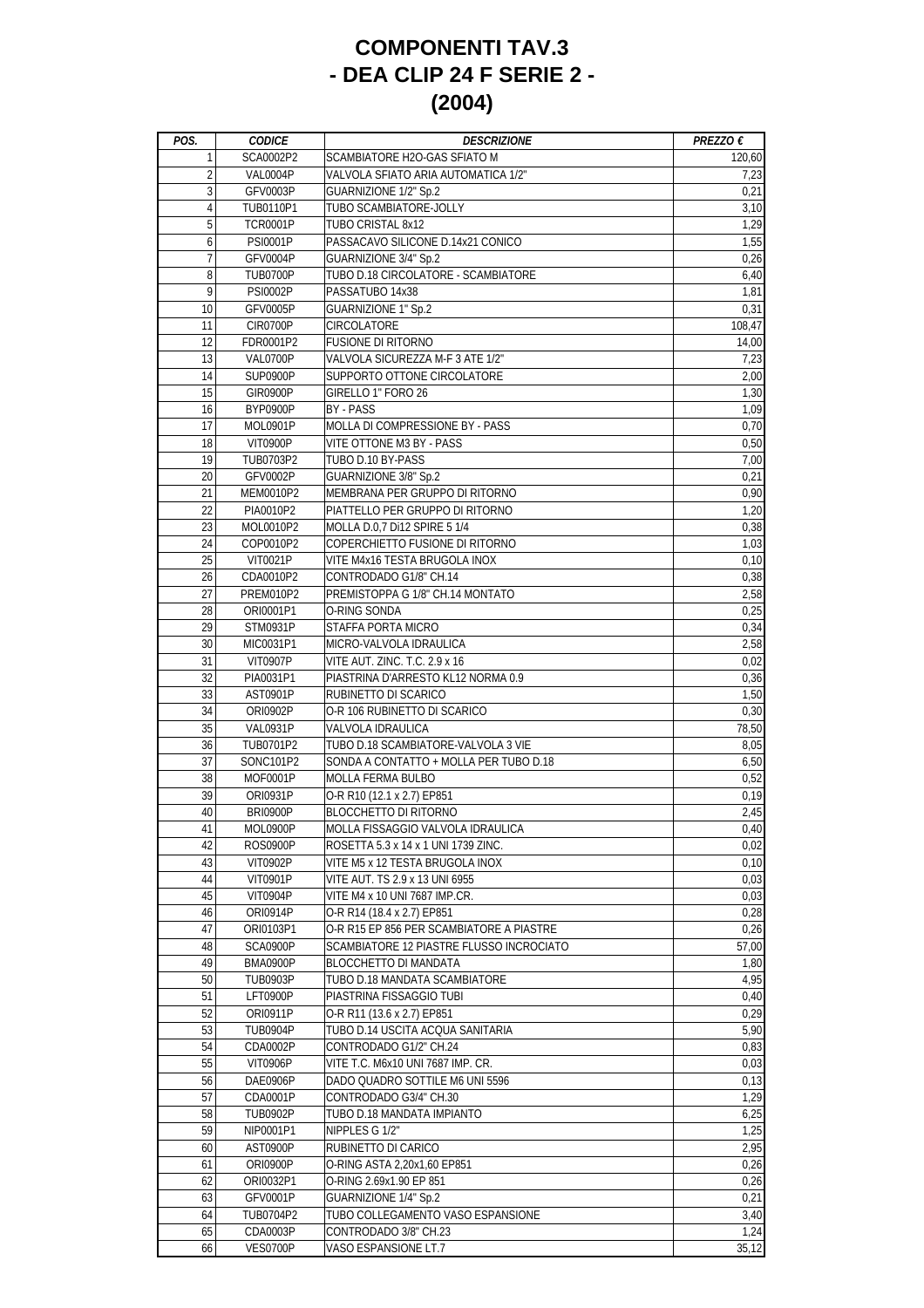